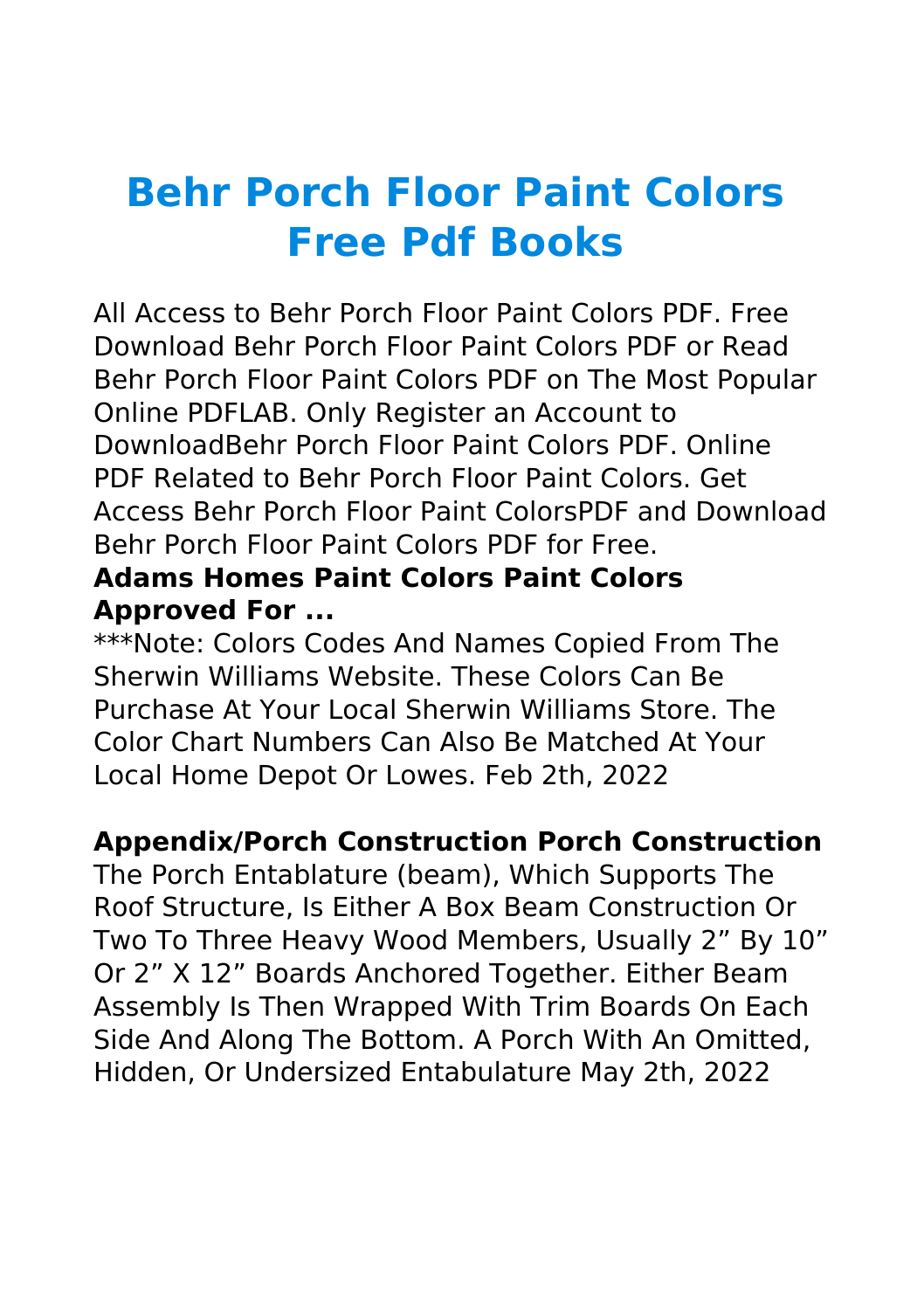# **Tier 1 Colors Tier 2 Colors Tier 3 Colors**

Combine A Color With The Right Texture To Find The Perfect Look And Durability For Your Project. Tier 1 Colors Are Applied Acrylic Enamel Paints. Print Colors May Vary Slightly, So We've Provided A Pantone (PMS) Color Match So You Know What You Are Getting. We Can Also Match Nearly Any Color - Ask Your Sale Jul 3th, 2022

#### **Safety Colors Whites Hi-Temp Colors FluoroKem Colors**

Contact Your Local Sherwin-Williams Representative For Color Availability Of Each Product. NOTE: For Uniformity Of Color And Gloss, Some Colors May Require Multiple Coats. V BAC's EnviroToners • BAC's Or EnviroToners Off White Buff/Tan Zinc Clad™ Priimers Gray Cirrus Gray HT1 Shal Feb 1th, 2022

#### **SnapDry™ Paint Colors Approved For Exterior Use All Colors ...**

Napery 6386. Tarnished Treasure 9118. Believeable Buff 6120. El Caramelo 9106. Nearly Brown 9093. Tea Chest 6103. Bengal Grass 6411. Fallen Leaves 9114. ... Information Provided By Sherwin-Williams. Subject To Change Without Notice. Rev. 10.2017 All Colors Are Satin Finish SnapDry™ Paint Co May 3th, 2022

#### **OIL-BASED Product & Color Guide - Behr Paint** CLASSIC COLORS CONTEMPORARY COLORS ACCENT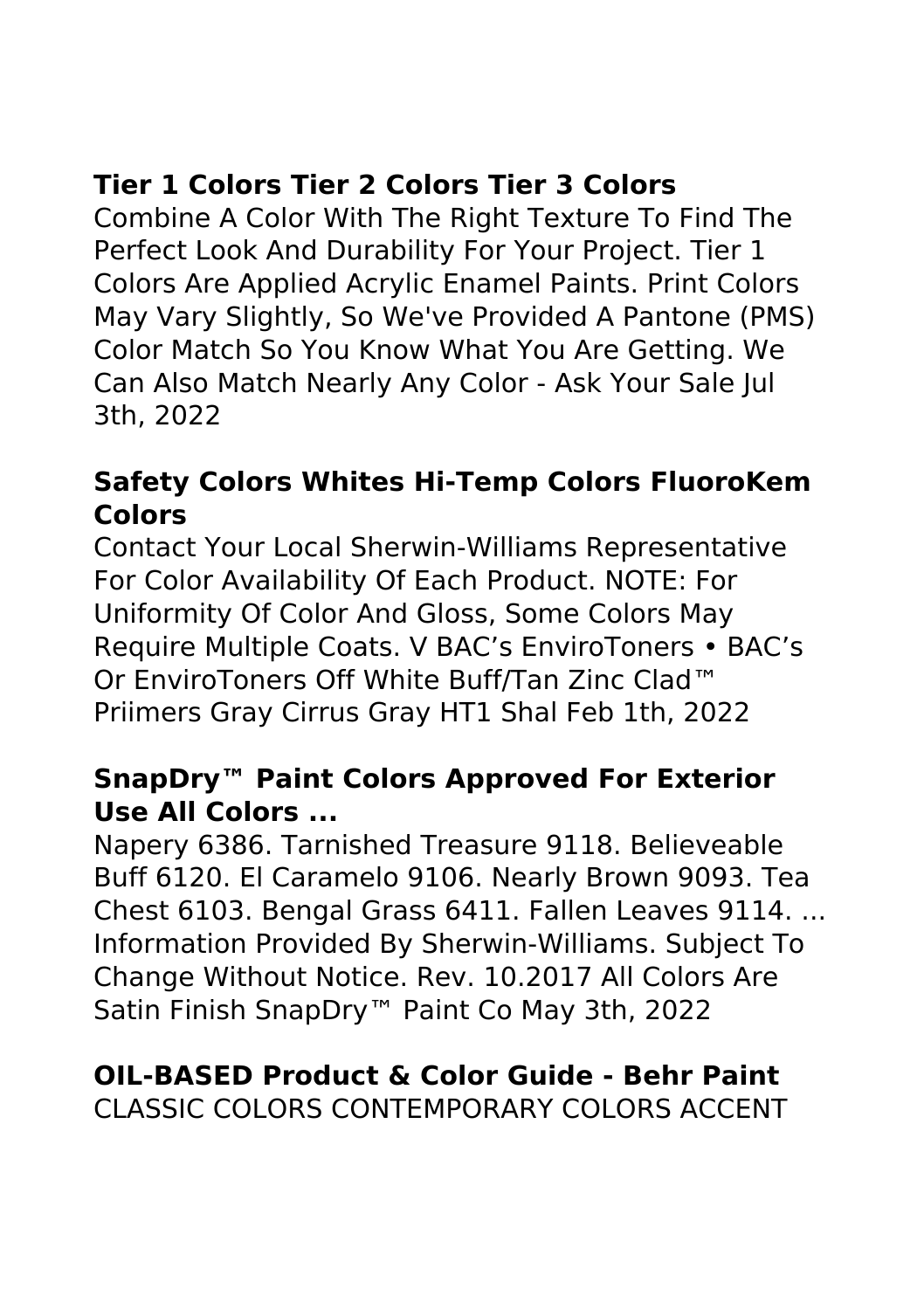COLORS CASUAL COLORS Cinnamon Stick TIS-007 Tulipwood TIS-046 National Park TIS-037 Bird House Brown TIS-008 Cantaloupe TIS-047 Alpine Meadows TIS-038 Caramel Nougat TIS-009 Pink Ivory TIS-048 Pineapple Green Tea TIS-039 Am Feb 2th, 2022

#### **Behr Paint Complaint Department**

An E-mail Through The Contact Us Section At Wwwbehrcom Or By Calling Customer Service At 1-00-54-0133 Ext 2. Down Behr Chalk Paint Complaints On Pinterest For Two Years To Actua Jun 1th, 2022

# **SEMI-TRANSPARENT CONCRETE STAIN - Behr Paint**

NATURAL STONE LOOK: Pump Spray At A fine Spray Setting Using A Circular Motion. UNIFORM LOOK: Pump Spray Stain Evenly Over Surface And Back-roll To A Smooth, Even finish. Apariencia De Piedra Natural: Aplique Con Rociador De Bombeo Con Un fino Rocío Haciendo Movimientos Circulares. APPLICATION TE Jul 4th, 2022

# **White 3900 Off White AE-310 Cottage White AE ... - Behr Paint**

Durability Of A Traditional Oil-base Paint With The Ease Of Use And Convenience Of A Water-base Paint. This Professional Quality finish Offers Excellent flow And Leveling With Easy Water Clean-up. Use On Properly Prepared Interior/exterior Metal And Wood Surfaces.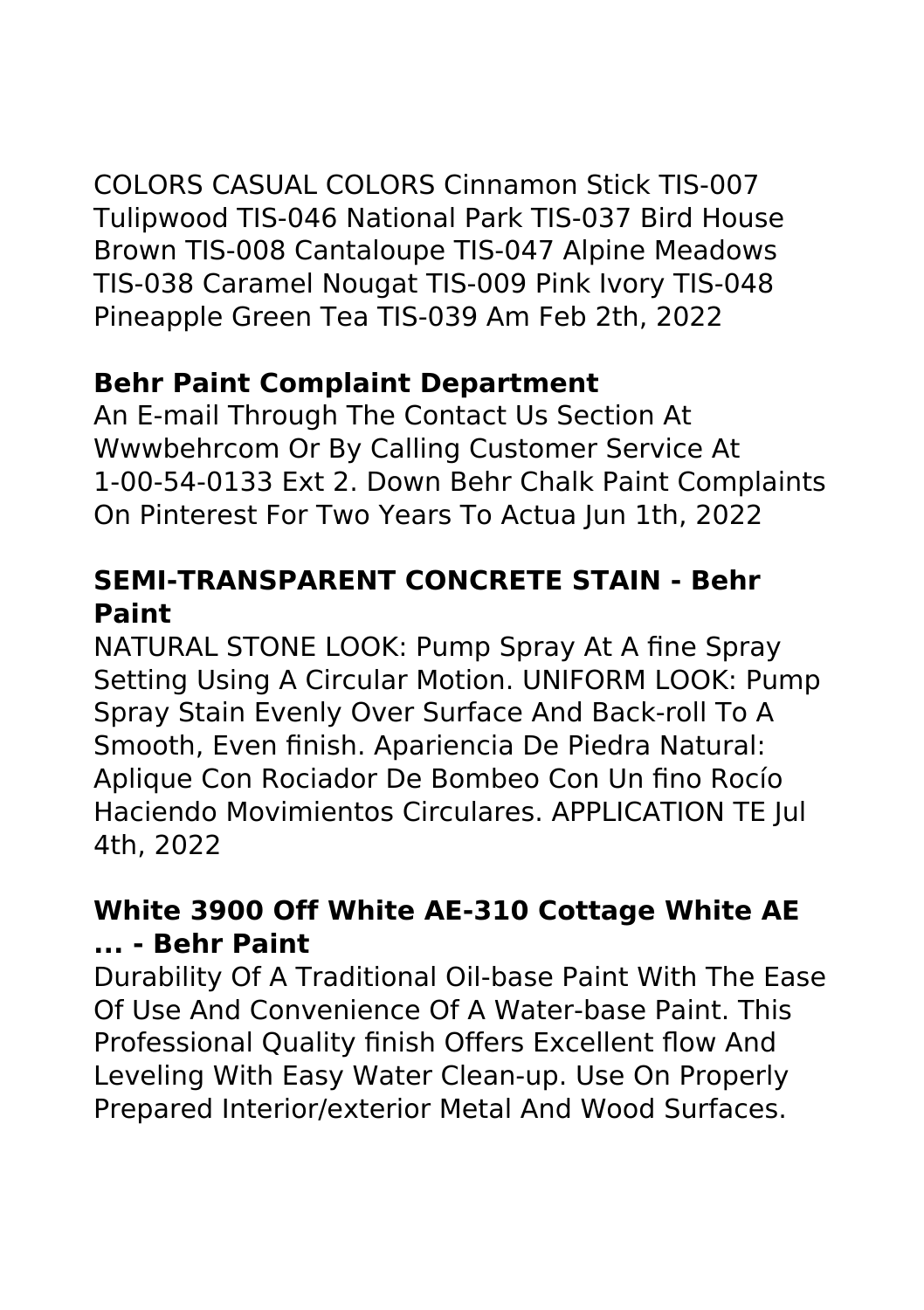Ideal For Doors, Trim, Molding, Cabinetry, Plaster, Masonry, Cinder Block, Mar 2th, 2022

#### **SATIN ENAMEL SEMI-GLOSS ENAMEL - Behr Paint**

A Semi-gloss Paint Has A Sleek, Radiant Sheen That Resists Mildew, Moisture And Wear. An Eggshell Enamel Sheen Has A Soft, Velvety Appearance That Resists Dirt And Grime, As Well As Mildew. Now That You've Found The Right Color For Your Interior Painting Project, It's Time To Identify The Proper Sheen To Complement It. Choosing The Perfect ... Apr 3th, 2022

#### **DECORATIVE CONCRETE FINISHES - Behr Paint**

DECORATIVE CONCRETE STAIN FPO Cover Photo: (left) Concrete Dye - Earth Fire | (right) Granite Grip - Sahara Canyon GG-11 • Tintable To 18 Custom Colors • Create A Mottled Variegated Or Uniform Look • Make Your Own Unique Color Blend • Available In Tint Base Gallons • Ideal For Concrete Porches, Patios & Walkways • Revives Concrete ... Jun 2th, 2022

#### **Bonding Primer Locations - Behr Paint**

Store #0159 650 Ponce De Leon, Atlanta, Ga 30308 Store #0175 4136 Jimmy Carter Blvd, Norcross, Ga 30093 Store #6986 2525 Piedmont Road Ne, Atlanta, Ga 30324 Hawaii Store #1701 421 Alakawa St, Honolulu, Hi 96817 Store #1702 1021 Kamehameha Hwy, Pearl City, Hi Jun 2th, 2022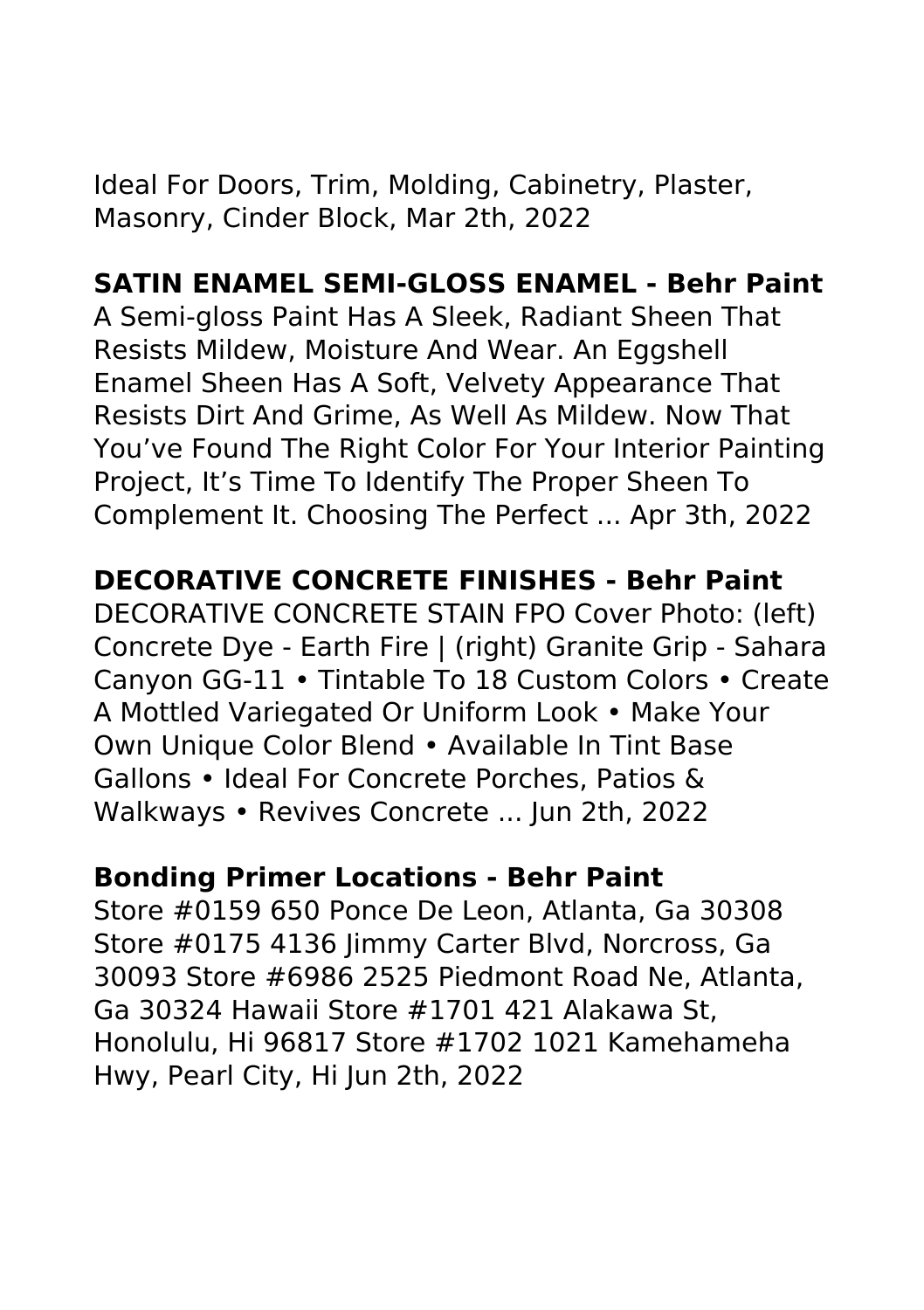#### **Paint Volume Solids - Paint Manufacturer | Chicago Paint ...**

3. The Volume Solids Form What Is Left After The Paint Dries. 4. Typical Volume Solids Are 30 – 45% Of The Paint Volume. 5. Thinning A Paint Reduces The Volume Solids. 6. Knowing The Volume Solids Of A Paint Allows You To Use A Wet-Film-Thickness Gauge To Predict The T Feb 2th, 2022

#### **TITLE: FLOOR, FLOOR COVERING, AND FLOOR FINISH …**

U.S. DEPARTMENT OF HOUSING AND URBAN DEVELOPMENT Page 1 Of 17 TITLE: FLOOR, FLOOR COVERING, AND FLOOR FINISH VERSION: V1.3 DATE PUBLISHED: 7/31/20 DEFINITION: Floor: Lower Surface Of A Room Floor Covering Or Floor Finish: Any Surface Material Applied Over A Floor Structure To Provide A Walking Surface (e.g. Tile, Carpet, May 3th, 2022

#### **First Floor Main Floor Ground Floor Basement Main Entrance**

UConn Health Café O Soups, Salads, Deli, Prepackaged Food, Coffee Bar, Snacks, Bistro Grill, Sushi Days, Etc. O Current Hours Of Operation: Monday - Friday 6:30 Am - 8:00 Pm Weekends/Holidays 7:30 Am –7:00 Pm Cafeteria Return To Map The Tried And True Lunch Spot O Seating Area Is Always Open –plenty Of Tables And Chairs Around Jul 4th, 2022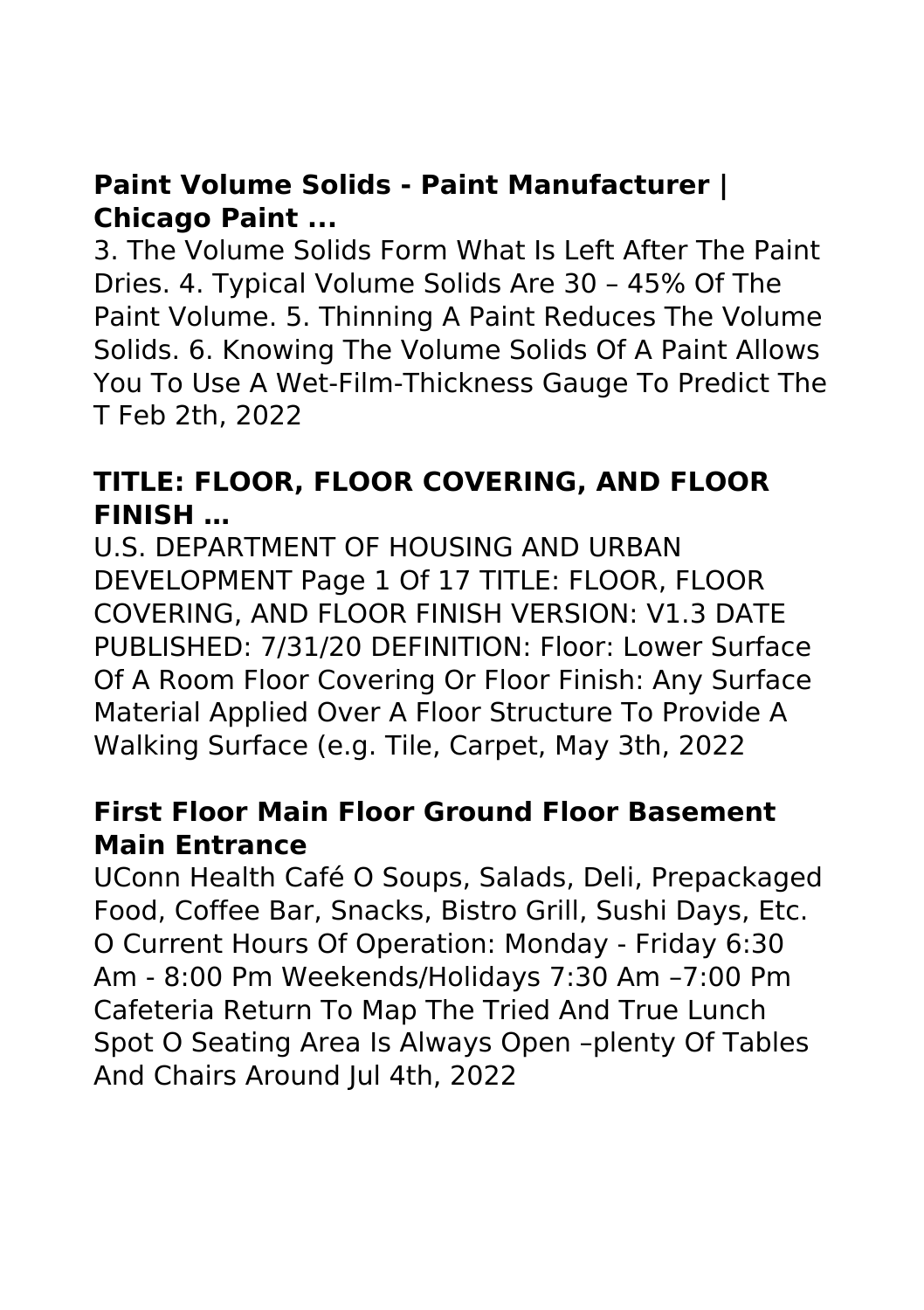# **GRAB-N-GO™ PORCH & FLOOR 3032F Series - PPG**

Dental Metal, Concrete Basement Floors, Patios, Breezeways, Decks, Steps, And Porches. Do Not Use On Below Grade Concrete Floors Laid Directly On Damp Or Water-bearing Surfaces. Not Recommended For Use On Garage Floors Or Carports That Are Subject To Tire Traffic. PRODUCT TYPE: 1 Jan 4th, 2022

# **RUST-OLEUM PORCH & FLOOR COATING**

Rust-Oleum Porch & Floor Coating Is Ready To Use. Do Not Thin. Apply Only When Air, Material, And Surface Temperatures Are Between 50-90°F (10-32°C) And The Relative Humidity Is Below 85%. Do Not Apply Outdoo Feb 1th, 2022

#### **Very Hungry Greeting Cards Caterpillar ABCs Colors, Colors ...**

Very Hungry Greeting Cards The Very Hungry Caterpillar Is Making Cards For His Friends. You Can Too! Just Cut Out These Cards, Color Them In, Write In ... Write Out Each Letter Of The Alphabet, One Letter Per Circle. Do You May 3th, 2022

#### **Colors Colors - Free Math Worksheets, Free Phonics ...**

Name: Date: Clothes Www.softschools.com Print The Word For Each Color. \_ Jul 1th, 2022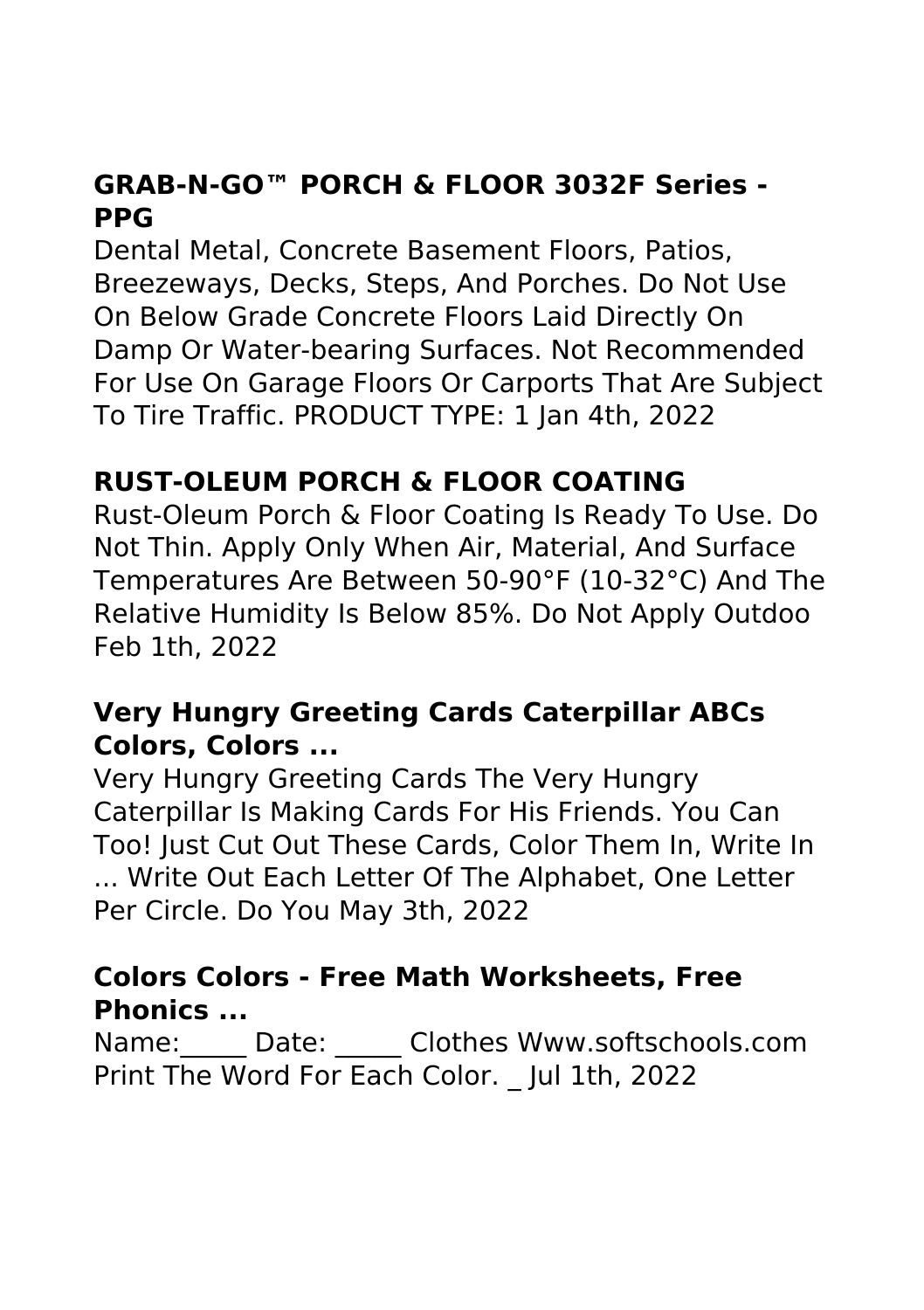# **WVU Official Colors And Fonts Official Colors**

Using Microsoft Office And The Official Colors . To Change Colors In A Microsoft Office File/message, Follow The Instructions Below. 1. Select The Text You Want To Change. 2. Click On Either The Font Color Icon (A) Dropdown Or The Command Launcher. ... As Of March 2016, Helveti May 4th, 2022

#### **See \* For 2-day Colors High Pressure Laminate Colors (See ...**

Antique Brush 4994-60 Fired Steel D30-60\* Natural Almond 1573-60\*\* Frosty White 5003-38 White Cascade 4878-38 Pewter Mesh 7983-38 Boardwalk Oak 5005-38 Sierra Cascade 1595-60\* Black 4779-60 Pewter Brush 4820-60 Carbon EV 7937-38 River Cherry D321-60 Brittany Blue 4794-60 Windswept Bronze 41 Feb 3th, 2022

#### **MORTAR COLORS - Solomon Colors**

One 94 Lb (43 Kg) Bag Portland Cement, ASTM C150; One 50 Lb. (23 Kg) Bag Hydrated Lime, ASTM C207; 6 Cu Ft (.17 M3) Sand, ASTM C144. Preblended Masonry Cement & Sand, ASTM C91, Types N Or S: Four 80 Lb. (36 Kg) Bags Masonry Cement ASTM C91, Sand ASTM C144. Apr 4th, 2022

#### **Solomon Colors Ready Mix Colors**

READY MIX COLORS ColorFlo® CF Liquid / ColorFlo® SG Granular / Dry Integral Color TECHNICAL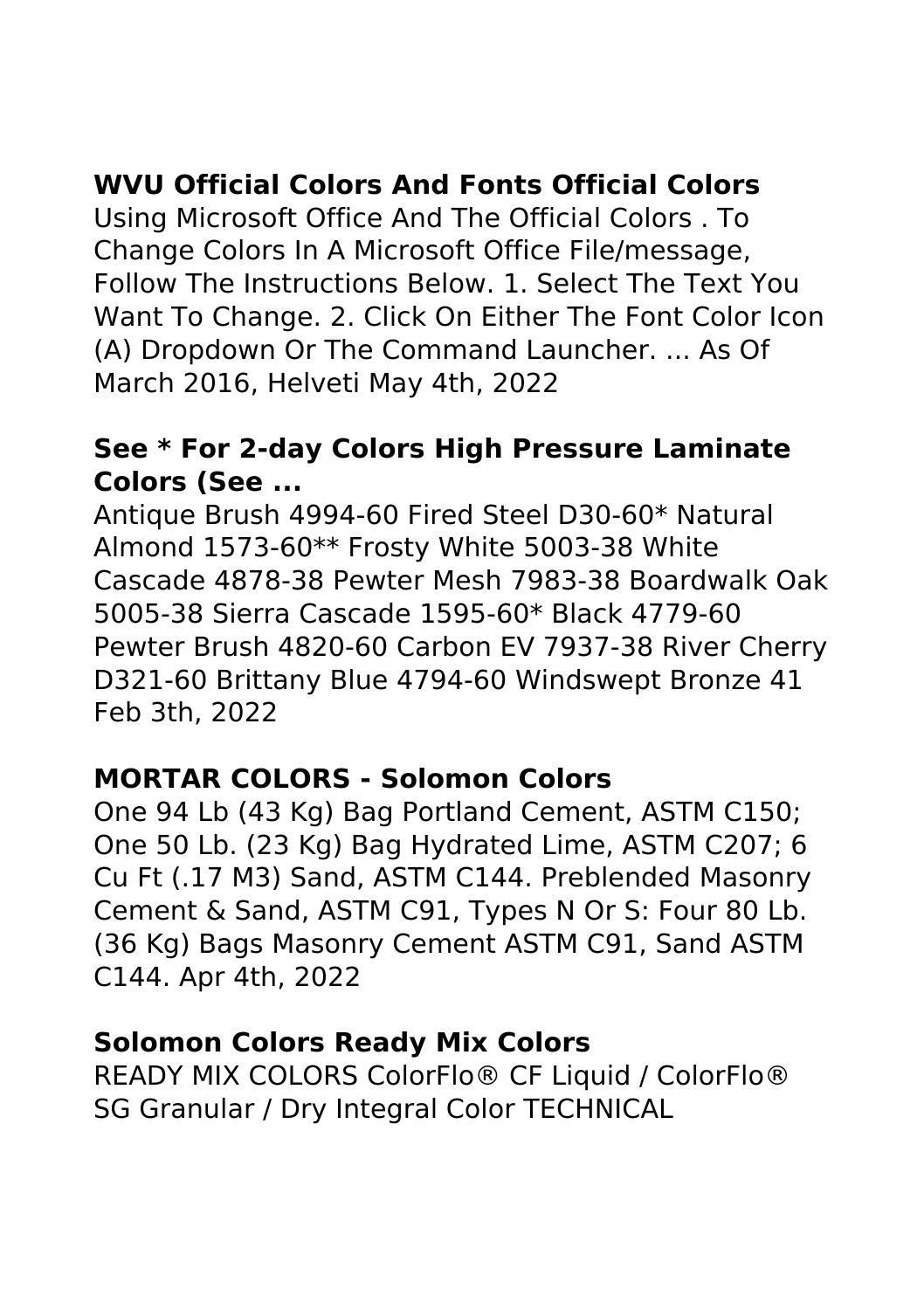SPECIFICATIONS SOLOMON COLORS, INC.: 4050 Color Plant Road, Springfield, IL 62702 | 1371 Laurel Avenue, Rialto, CA 92376 | 800-624-0261 To Improve A Colored Concrete Project, Consider Using UltraFiber 500® And DAY1 Finishing Aid Made By Solomon Colors. . UltraFiber 500® Will Not Ball Or Jun 1th, 2022

## **PANTONE BASIC COLORS PANTONE CLASSIC COLORS …**

Pantone Yellow C Pantone Yellow 102 Pantone Orange 021 Pantone Warm Red Pantone Red 032 Pantone Rubine Red Pantone Rhodamine Red Pantone Purple Pantone Violet Mar 3th, 2022

#### **See \* For 2-day Colors Solid Phenolic Core Colors (See ...**

Solid Phenolic Core Colors (See Reverse Side Of Chart For HPL Colors) No Upcharge - 48 Hour Ultra Express Program \*2 Day Ultra Express Shipping Program: D30-60 Natural Almond, 1573-60 Frosty White, D381-60 Fashion Grey, 4142-60 Grey Glace, 4623-60 Graphite Nebula, 4669-60 Natural Tigris (Subject To Current Availability) Feb 1th, 2022

There is a lot of books, user manual, or guidebook that related to Behr Porch Floor Paint Colors PDF in the link